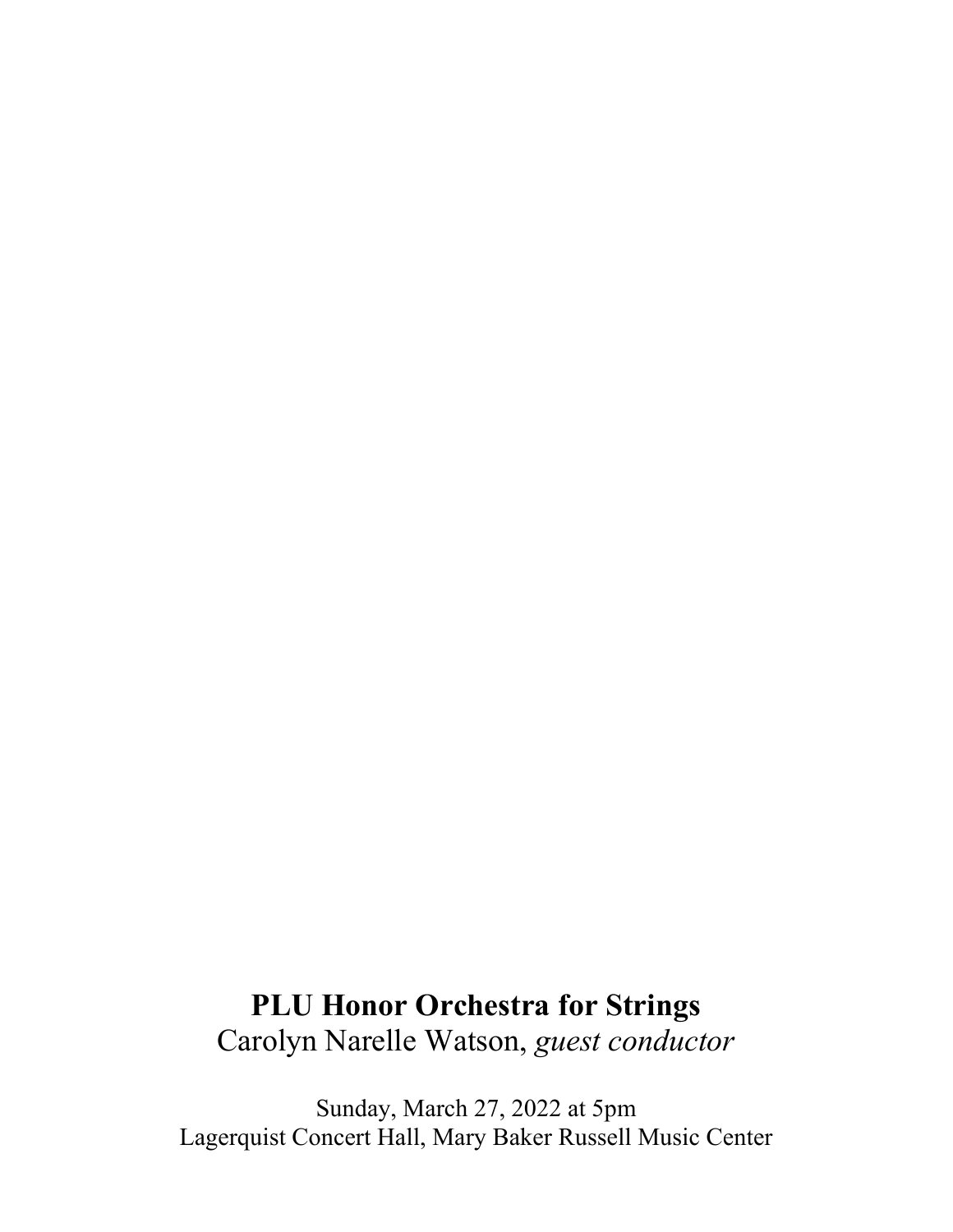Pacific Lutheran University School of Arts and Communication / Department of Music presents

# **PLU Honor Orchestra for Strings**

Carolyn Narelle Watson, *guest conductor* Svend Rønning and Li-Ling Liao, *violins* Padua Canty, *viola* Anne Botka, *cello* Joseph Dyvig, *bass*

## Sunday, March 27, 2022 at 5pm Lagerquist Concert Hall, Mary Baker Russell Music Center

Welcome to Lagerquist Concert Hall. Please disable the audible signal on all watches and cellular phones for the duration of the concert. Use of cameras, recording equipment and all digital devices is not permitted in the concert hall.

## **PROGRAM**

*To be selected from the following:*

| Tamborito               |                                                                                                     |                  |
|-------------------------|-----------------------------------------------------------------------------------------------------|------------------|
| Mejorana y Socavon      |                                                                                                     |                  |
|                         |                                                                                                     |                  |
|                         | PLU Honor Orchestra                                                                                 |                  |
|                         | Carolyn Narelle Watson, conductor                                                                   |                  |
|                         |                                                                                                     |                  |
| Poltergeist             |                                                                                                     |                  |
| Graceful Ghost          |                                                                                                     |                  |
| Incineratorag           |                                                                                                     |                  |
|                         | PLU Honor Orchestra Quartet                                                                         |                  |
|                         | Svend Rønning and Li-Ling Liao, violins                                                             |                  |
|                         | Padua Canty, viola • Anne Botka, cello                                                              |                  |
|                         |                                                                                                     |                  |
|                         |                                                                                                     | arr. Thomas Kalb |
|                         | Performance materials provided by the Junge Kammerphilharmonie Rhein-Neckar<br>Jkph-rhein-neckar.de |                  |
|                         |                                                                                                     |                  |
| I. Allegro              |                                                                                                     |                  |
| II. Pesante ma confuoco |                                                                                                     |                  |
| III. Allegretto         |                                                                                                     |                  |
|                         | Materials provided courtesy of the composer                                                         |                  |
|                         | P                                                                                                   |                  |

PLU Honor Orchestra Carolyn Narelle Watson, *conductor*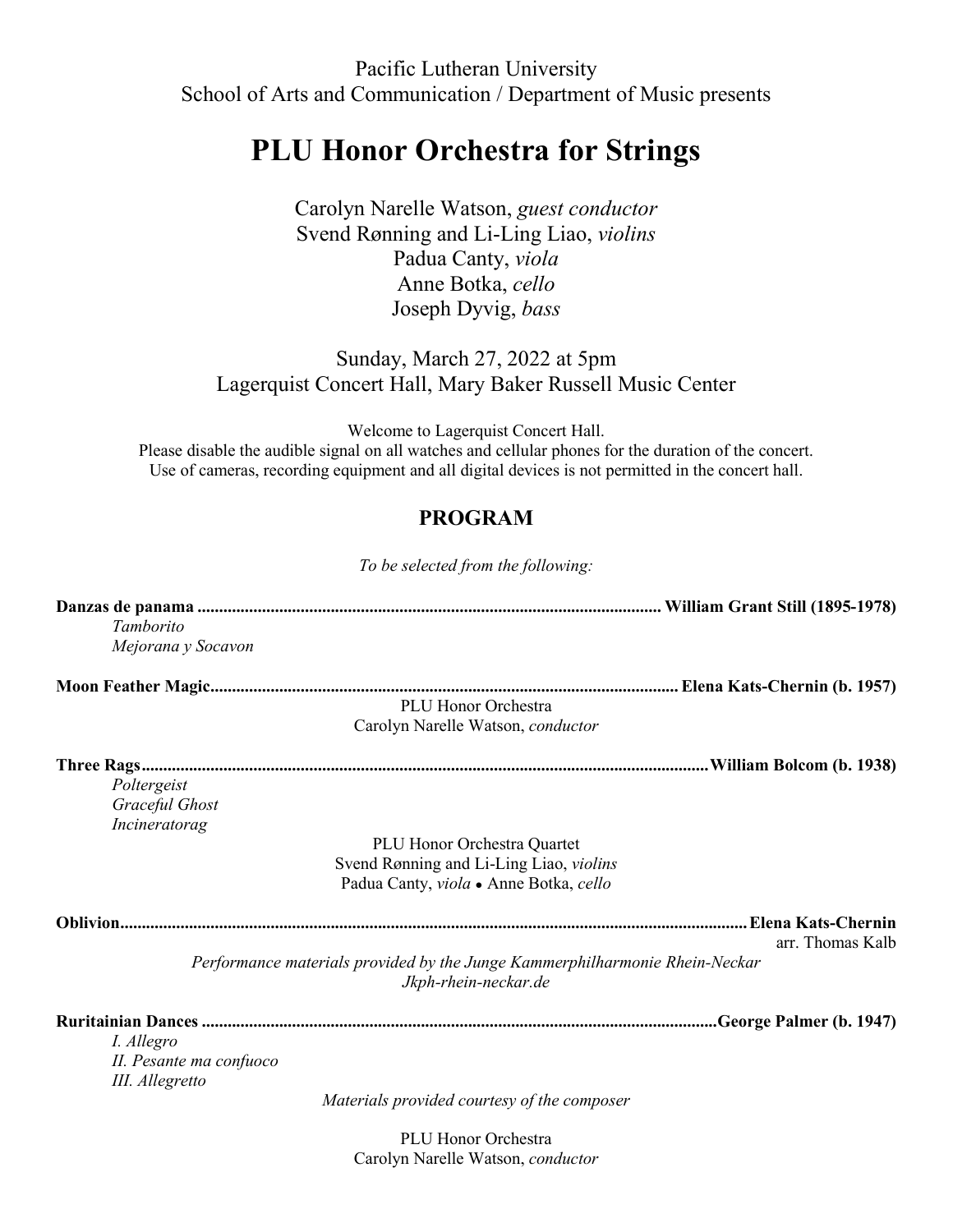#### **About the Guest Conductor**



**Carolyn Watson** is Music Director of the La Porte County Symphony Orchestra in Indiana, commencing with the '21-22 season. Originally from Australia, she has been based in the United States since 2013 during which time she has led performances with the Austin Symphony, Catskill Symphony, Detroit Symphony Civic Orchestra, Interlochen Philharmonic, Kansas City Ballet, Kansas City Chamber Orchestra, St. Joseph Symphony and World Youth Symphony Orchestra. Recruited internationally as Music Director of the Interlochen Arts Academy Orchestra, she won the 2015 American Prize for Orchestral Performance with this ensemble, also collaborating with soloists including Mark O'Connor and Alexandre Tharaud during her tenure. Carolyn continues to enjoy an ongoing association with Interlochen as conducting faculty at Interlochen Arts Camp and for Interlochen Online.

An experienced conductor of opera, 2021 saw Carolyn lead *Hansel and Gretel* for Amarillo Opera and Fellow at Des Moines Metro Opera, along with a production of *As One*. Most recently she conducted *And Still We Dream* for the Lyric Opera of Kansas City, her third engagement for the Lyric in as many years. This production was featured in the Emmy-Award winning PBS documentary, *Higher Octaves: Leading Women in the Arts*. In 2019 she was engaged to conduct the world premiere

of Gordon Getty's opera at Festival Napa Valley, and in 2017 Carolyn was one of six conductors selected for the Hart Institute for Women Conductors, where she led the Dallas Opera in two public performances.

A major prizewinner at the 2012 Emmerich Kálmán International Operetta Conducting Competition in Budapest, notable European credits include Infektion!, a festival of modern theatre celebrating the works of John Cage at the Staatsoper Berlin, conducting musicians of the Berlin Philharmonic in Interaktion, a residency at the Israeli National Opera, and assisting Sir Charles Mackerras on his final two productions at The Royal Opera, Covent Garden and Glyndebourne. Additional international conducting credits include the Brandenburger Symphoniker, BBC Concert Orchestra, Budapest Operetta Theatre, Bulgarian State Opera Bourgas, Duna Szimfonikus Budapest, North Czech Philharmonic Orchestra, Kammerphilharmonie Graz, Kodály Philharmonia Debrecen, Mihail Jora Philharmonic Romania, Savaria Symphony Orchestra, Scottish Chamber Orchestra, and in Russia, the St. Petersburg Chamber Philharmonic. In Australia she has worked with the Darwin Symphony, Sydney Philharmonia Choirs, Melbourne Youth Orchestra, Sydney Symphony, Tasmania Discovery Orchestra and Willoughby Symphony.

A committed music educator, Carolyn currently serves as Director of Orchestral Studies at the University of Kansas whilst continuing to enjoy an active freelance career throughout the US, Europe and Australia. Carolyn was a Fellow of the American Academy of Conducting at the Aspen Music Festival where she studied with David Zinman, and has participated in master classes with Marin Alsop, Peter Eötvös, Yoel Levi, Martyn Brabbins and Alex Polishchuk. Carolyn is the recipient of a number of prestigious national and international awards for young conductors including the Brian Stacey Award for emerging Australian conductors, Sir Charles Mackerras Conducting Prize awarded via the Australian Music Foundation in London, Opera Foundation Australia's Bayreuth Opera Award and Berlin New Music Opera Award and the Nelly Apt Conducting Scholarship. She is the beneficiary of support from the American Australian Association's Dame Joan Sutherland Fund and a Sheila Pryor Study Grant from the Australian Opera Auditions Committee. She is also a Churchill Fellow, and was the recipient of a Creative Fellowship from the State Library of Victoria. Carolyn holds a PhD in Performance (Conducting) from the University of Sydney where she studied under Imre Palló. The subject of her doctoral thesis was *Gesture as Communication: The Art of Carlos Kleiber*.

www.carolyn-watson.com

#### **About the PLU Music Department**

The Department of Music at Pacific Lutheran University is a nationally recognized center for musical learning, serving, and sharing. The Mary Baker Russell Music Center, with its exquisite Lagerquist Concert Hall and state-of-the-art rehearsal and learning facilities, brings together talented, cohesive faculty, outstanding students, and enthusiastic audiences to experience the art and industry of music. Every student at PLU who wishes to participate in exciting activities can be accommodated regardless of major. Degree programs include Bachelor of Arts (music and liberal arts), Bachelor of Musical Arts (music combined with an outside field), and Bachelor of Music (in performance or composition). The Bachelor of Music Education is offered for those intending to become music teachers in the public schools. For additional information, please call (253) 535-7602 or e-mail music@plu.edu.

The PLU Orchestras (the University Symphony Orchestra and KammerMusikeren, a chamber orchestra) provide a valuable training ground for orchestral musicians, preparing students for all aspects of orchestral performance. Through more than a dozen performances each season, they help celebrate important campus events, preserve and perpetuate the rich cultural tradition of our university and region, and enliven the campus-wide pursuit of the larger questions that face our students and members of our community. For more information about orchestral and string study at PLU, visit these web sites: www.plu.edu/symphony, www.plu.edu/strings, and follow the PLU Orchestras at facebook.com.